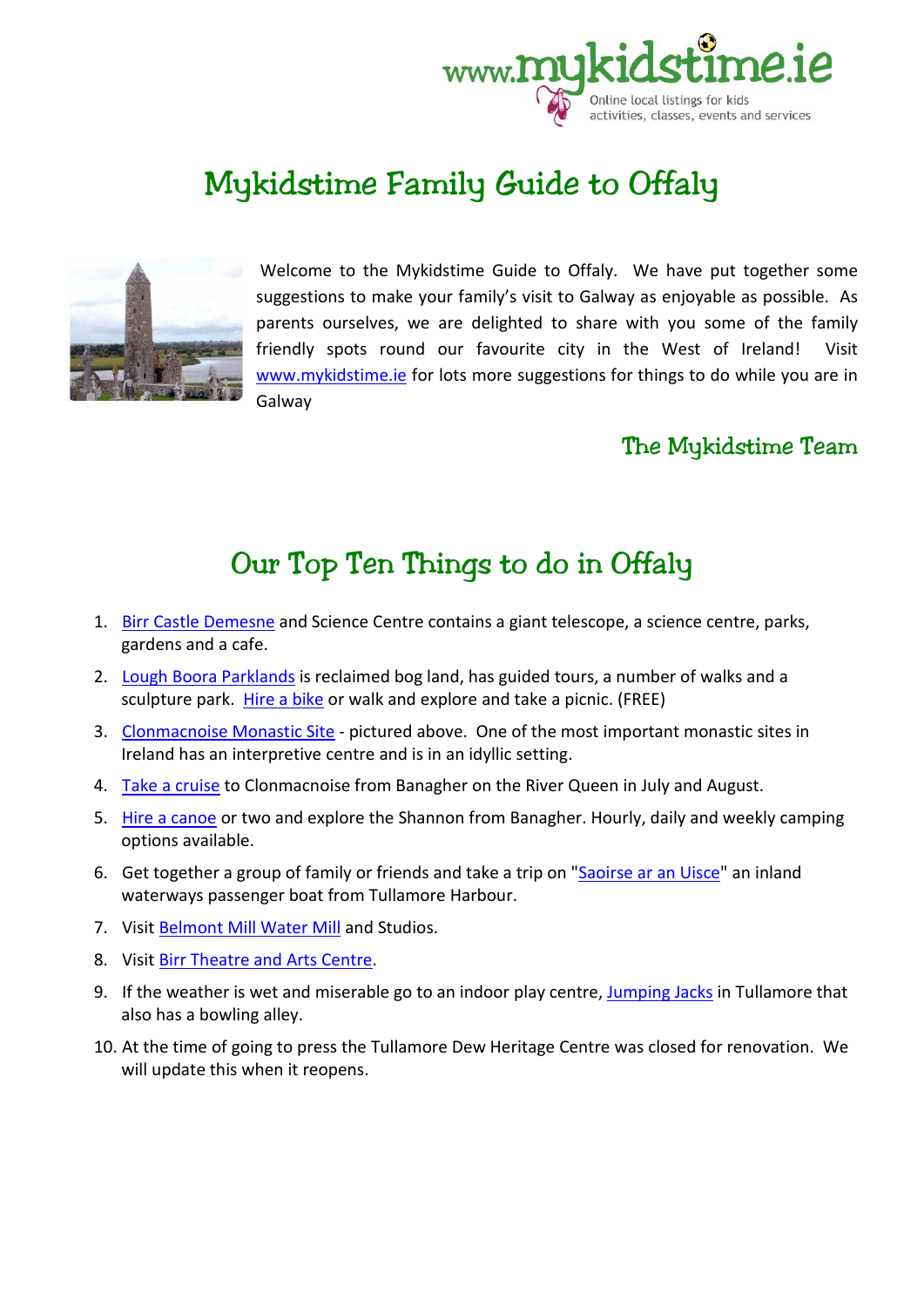



# Some Indoor Suggestions for Offaly

- Check out Carlow's local libraries for details of activities & events for families during the year.
- Go swimming at Aura Tullamore Leisure Centre, Birr Leisure Centre, Clara Swimming Pool or Edenderry Swimming Pool all indoor seated pools
- Jumpin' Jacks Fun Factory, Tullamore is an Indoor Activity Centre with Bowling or stop by Tons of Fun, Edenderry for lots of indoor activity fun
- Take in a movie at Tullamore Omniplex Cinema
- Visit Birr Theatre & Arts Centre for art and fun



# **Family Walks in Offaly**

Family walks are a great way to get out with the kids and there are many beautiful places to walk around Offaly from wooded trails, bog walks, parks and canal walks, so you are sure to find something to suit you. Have fun spotting wildlife, collecting leaves/acorns/chestnuts or bring a picnic. Here are a few of the most popular. Remember the snacks, drinks, camera and weather gear. Visit www.coillte.ie for information and detailed maps for wooded walks and way marked trails.

- Charleville Castle Grounds, Tullamore. Located on the Birr Rd. No entry free. Wheelchair accessible and family friendly.
- Tullamore Town Park. Buggy and wheelchair accessible.
- There is a towpath trail on the Grand Canal from Tullamore to Edenderry. Strolls or short walks on sections are recommended for families.
- Lough Boora Parklands have three main walks, a Farmlands Walk, Mesolithic Walk and Sculpture Walk. Family friendly.
- **Birr Castle Demesne contains 120 acres of landscaped gardens and parkland with walking paths. There is** an entry fee but it's highly recommended.

## Coillte Forest and Wood walks with waymarked trails

- Durrow Abbey, Tullamore. Take the N52 Tullamore/Kilbeggan road for 5km to Durrow cross roads. Turn left for 1 km and entrance is on the right.
- Garryhinch, Portarlington located on the R423 between Portarlington and Mountmellick. Looped walks adjoining the river Barrow. Picnic benches. The walk spans the border of Laois/Offaly.
- Glasderry Wood, near Roscrea. From Roscrea town, take the N62 Birr road. After 5km, take the first right turn after the pitch and putt course. At the next T-junction turn left, and continue for a further 1.4km. The car park and picnic area is on the left hand side.This is part of an old estate and contains an artificial lake. Picnic benches. Walk is easy and takes 30 mins.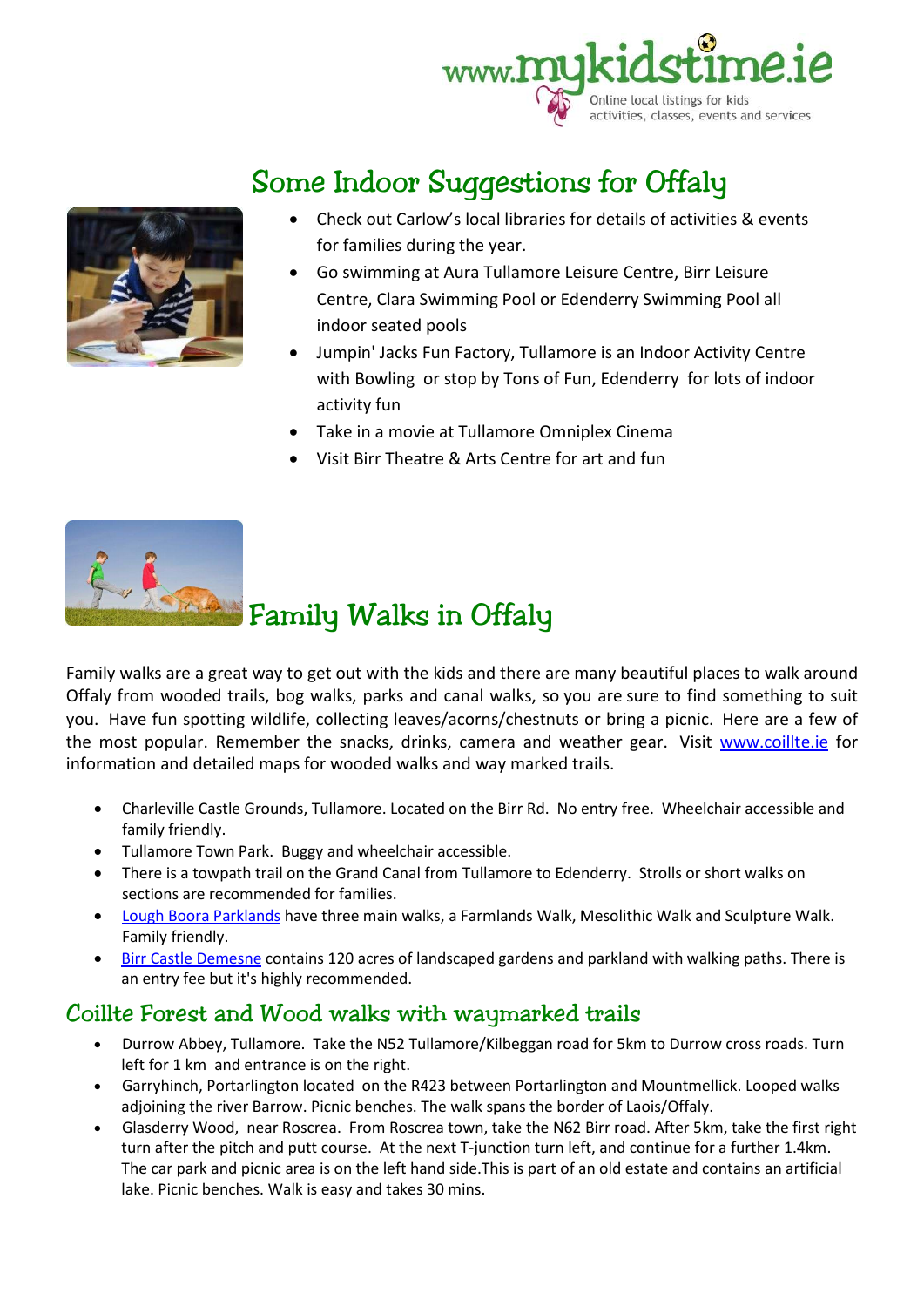

## Some more Outdoor Suggestions for Offaly

- Explore Birr Heritage town and wander around the Camcor town park.
- Visit the Pyramid in Kinnity.
- Explore the Slieve Bloom mountains, the scenery and views are fantastic.
- Take a walk in the Charleville Castle demesne.
- Visit Leap Castle one of the three haunted castles in Offaly!
- Clara Bog Visitor Centre is well worth a visit.



## Where to Stay

#### **Tullamore Court Hotel**

Tel: + 353 (0)57 9346666 Fax: + 353 (0)57 934667 Email: res@tullamorecourt.ie Web: www.tullamorecourthotel.ie

#### **Bridge House Hotel, Tullamore**

Tel: + 353 (0)57 9325600 Lo Call: 1850 312 312 Fax: + 353 (0)57 9325690 Email: info@bridgehouse.com Web: www.bridgehouse.com

#### **The County Arms Hotel**

Moorpark, Birr Co Offaly Tel: +353 (0)91 20791 Fax: +353 (0)91 21234 Lo Call 1850 869 463 Email: info@countyarmshotel.ie Web: www.countyarmshotel.com 4\* hotel located in Tullamore. Leisure facilities include a 20 metre swimming pool & kiddie's pool.

Kids Club & Crèche.

4\* hotel centrally located in Tullamore. The Sanctuary Spa and Leisure club includes an indoor swimming pool and outdoor hydrotherapy pool.

4\* hotel with a range of family rooms. The Springs Leisure Club has a 20 m pool and a kid's pool. Kids Club every Mid-term and Summer months.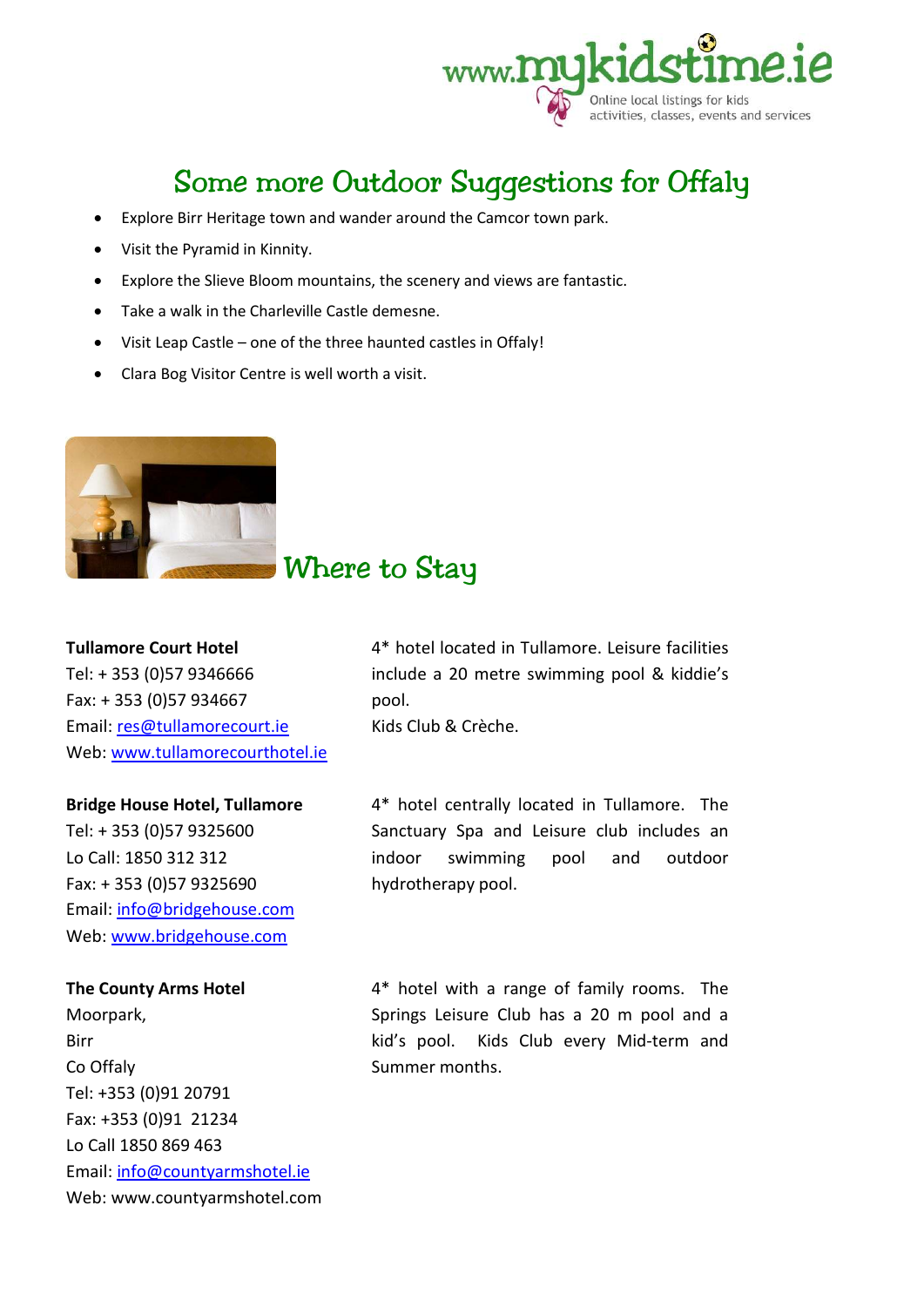



All the hotels mentioned above have restaurants that provide children's menus. There is a wide selection of restaurants in Tullamore, Birr and Edenderry and many places to have a meal in some of the smaller towns and villages.

Particularly family friendly places:

- Siroccos in Tullamore where there is the "KidsSizeMe" menu.
- Cafe4U in the Bridge Centre Shopping Centre
- Chocolate Brown on the Bridge St
- Jamie's restaurant on Main St
- The Thatch in Birr
- Galleria in Tullamore and Edenderry



- Lloyd town park in Tullamore and skate park
- Birr playground and skate park
- There are playgrounds in these places in Offaly as well:
	- o Shannonbridge, Shinrone, Kilcormac, Edenderry, Shannonharbour, Banagher and Ferbane